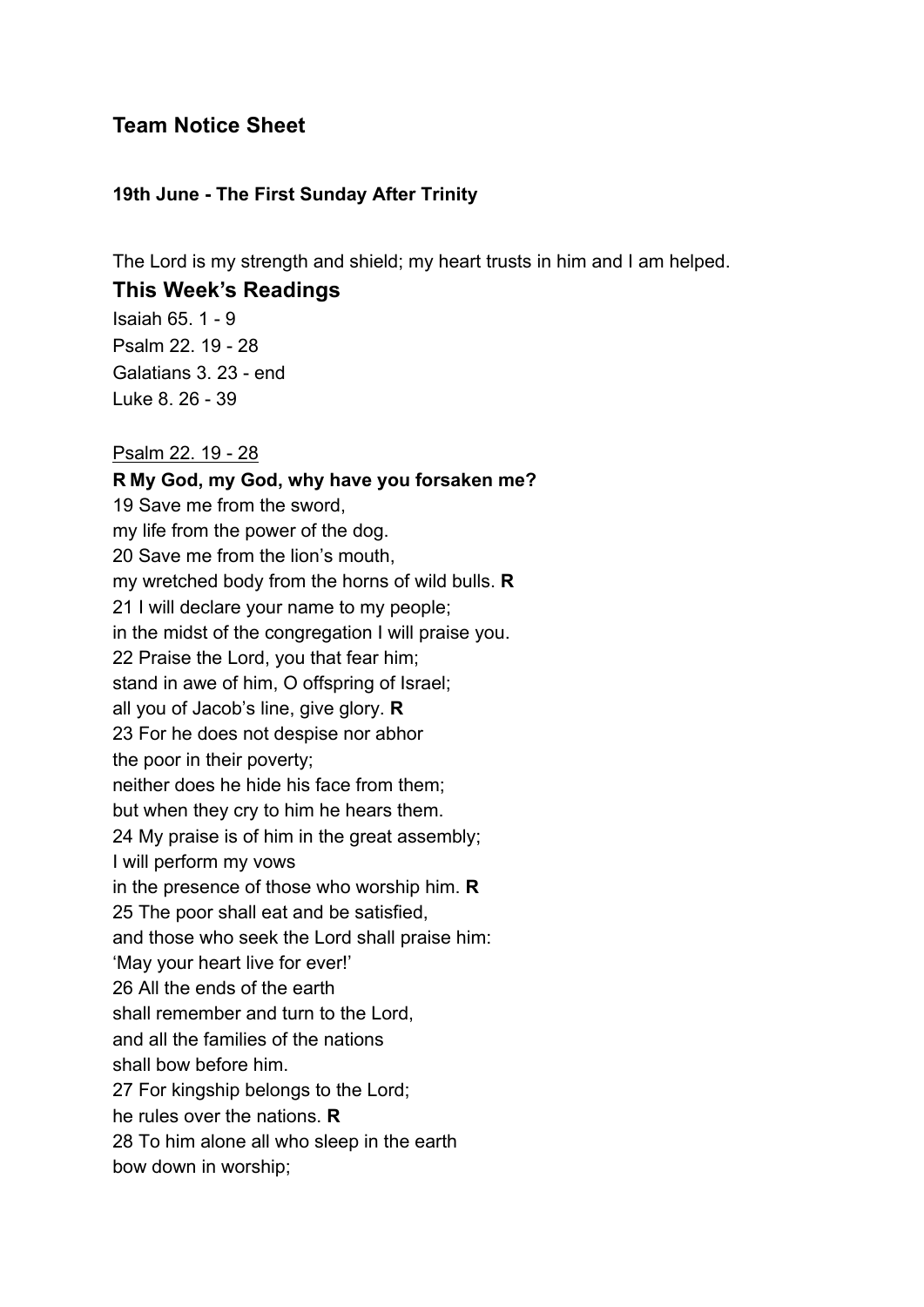all who go down to the dust fall before him.

### **Collect**

God of truth, help us to keep your law of love and to walk in ways of wisdom, that we may find true life in Jesus Christ your Son.

*Common Worship: Services and Prayers for the Church of England, © The Archbishops' Council 2002 and published by Church House Publishing.*

Thank you everyone, who returned their money boxes, for The Children Society. A total of **£108.86** was raised from **St Oswald's Church**, Burneside.

#### **Online worship together**

We look forward to seeing you on Monday 20th June at 8.30pm for a service of Compline and on Friday 24th June at 8.30pm for a short Celtic Evening Worship. The access is : https:/us02web.zoom.us/j/87329356785 Meeting ID: 873 2935 6785.

#### **Faith Focus in the Westmorland Gazette**

We can announce that someone has stepped up with an interest in organising the weekly articles. However, their interest is conditional on having an assurance that people would support them in coming forward with sufficient articles. 40 articles per year a required.

If you feel you would be able to contribute any articles please contact Linda Hunter (CTiK) via email : mutagwok@aol.com ,as soon as possible (The current 'stockpile' of articles will run out very shortly!)

All are welcome at Carlisle Cathedral this Sunday at 3pm to support Revd Tricia, as well as our Rural Dean and three others, as they are installed as Honorary Canons of the Cathedral. We offer them all our congratulations.

### **Services in our Churches for Sunday, 26th June**

- **St. Oswald's, Burneside:** Holy Communion at 11.00am
- **St. John's, Grayrigg:** Evening Worship at 6.30pm
- **St. George's, Kendal:** Morning Worship with Baptism at 11.00am
- **St. Thomas, Selside:** Morning Worship at 11.00am
- **St. John's, Skelsmergh:** *with Burneside*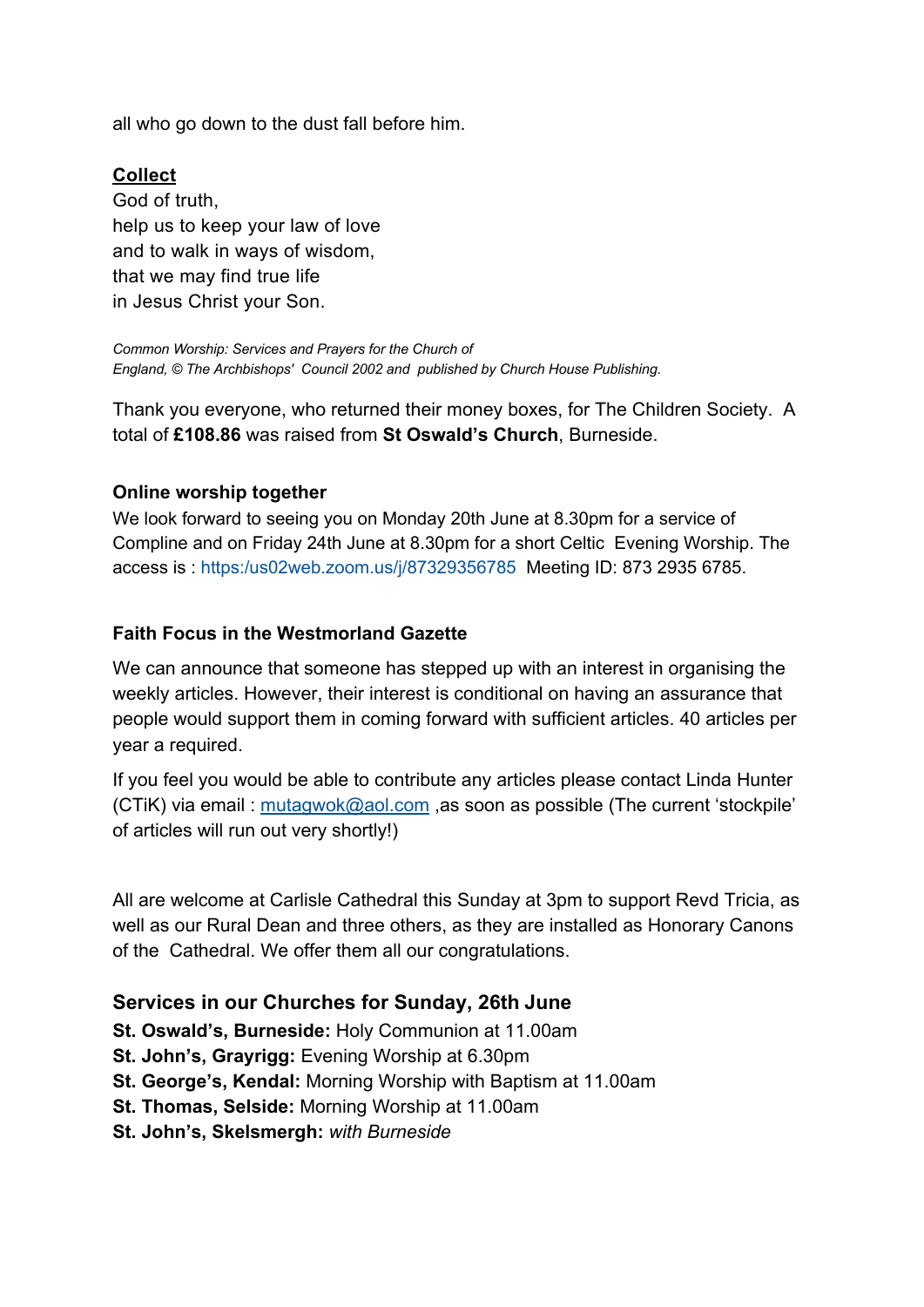**Living in Love and Faith** is a set of resources from the Church of England produced to help inspire people to think more deeply both about what it means to be human, and to live in love and faith with one another. It tackles the tough questions and the divisions among Christians about what it means to be holy in a society in which understandings and practices of gender, sexuality and marriage continue to change.

To find out more about this important issue do join one of the weekly Living in Love and Faith study groups which are meeting weekly for five weeks at **St George's** on either **Monday afternoons** from **2pm to 3.30pm** or on **Tuesday evenings** from **7.30pm to 9pm**.

# **St George's Community Hub Thursdays, 11.45am to 1pm**

Our Community Hub is up and running and we are just waiting for you to come along and sample our soup (some of it from Romney's), sandwiches, cake and fruit. Packed lunches are also available to be taken out. Do you know of anyone who would appreciate one? Why not take one along for them - especially if they live alone.

### **Latest Covid Alert**

From Colin Cox—Medical Officer for Cumbria

There has been a surge of Covid Cases in the past weeks in South Lakeland. This strain is Omicron BA5. People may not have immunity from it with present vaccines. Please continue to protect others by sanitizing your hands and wearing masks.

# **Revd. Tricia's 'Thought For The Week'**

The latest 'Thought For The Week' can be viewed both on Facebook (www.facebook.com/Thebeaconteam) Don't forget to 'Like', 'Comment' or 'Share' to your wall. You can also find it on the Beacon Team website (www.beaconteam.org.uk)- click on 'News' at the top of the page. This week theme is: 'Road Rage'

### **Would you like to receive Revd. Tricia's 'Thought for the Week' attached to an email?**

It is important to recognise that not everyone is a Facebook user or can readily access the Beacon Team website. If you would like to receive it via email and, perhaps, print it off for others who would value a copy, email Geoff (address below) or ring him on 01539 720018